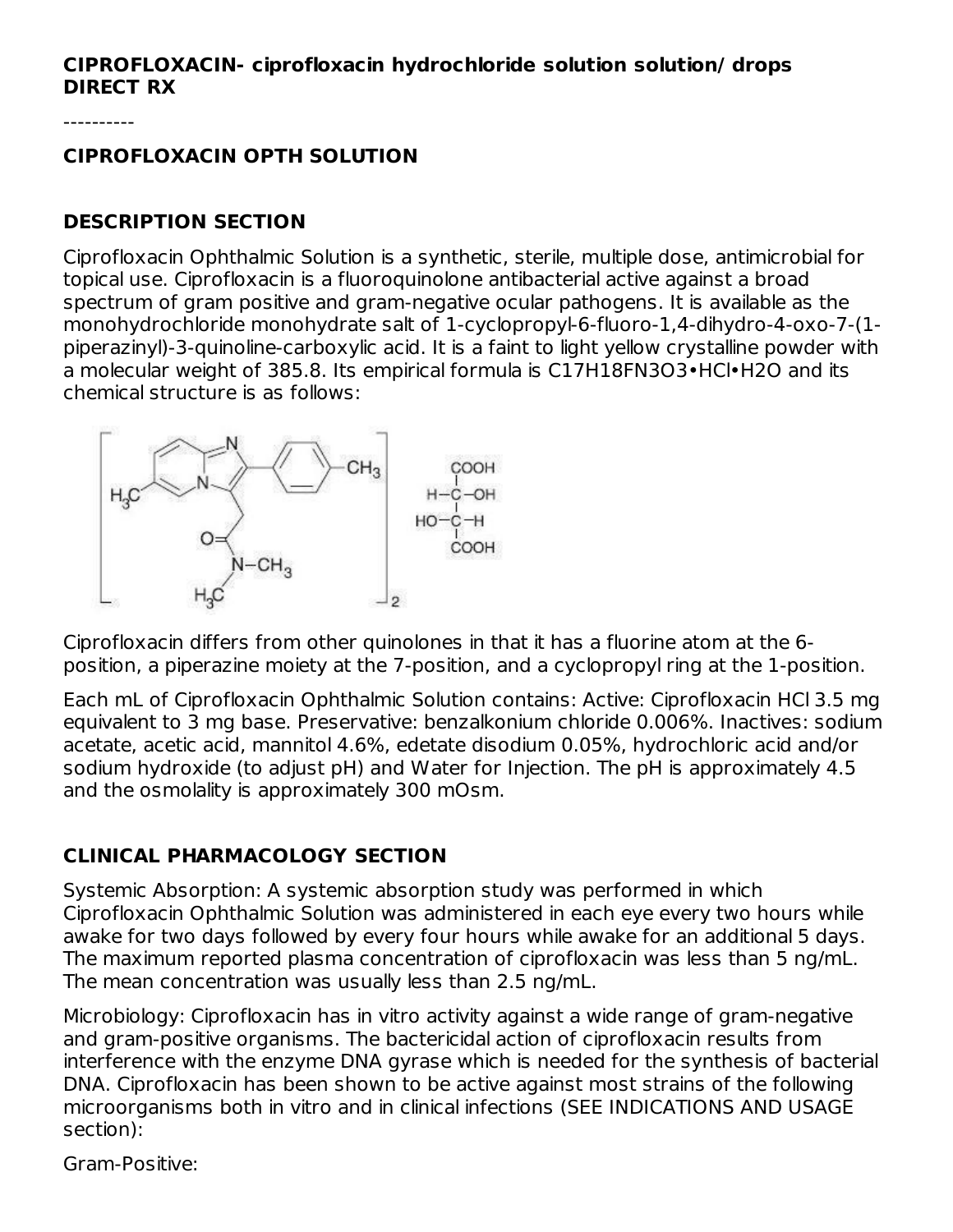Staphylococcus aureus

Staphylococcus epidermidis

Streptococcus pneumoniae

Streptococcus (Viridans Group)

Gram-Negative:

Haemophilus influenzae

Pseudomonas aeruginosa

Serratia marcescens

Ciprofloxacin has been shown to be active in vitro against most strains of the following organisms, however, the clinical significance of these data is unknown:

Gram-Positive:

Enterococcus faecalis (Many strains are only moderately susceptible)

Staphylococcus haemolyticus

Staphylococcus hominis

Staphylococcus saprophyticus

Streptococcus pyogenes

Gram-Negative

Acinetobacter calcoaceticus Escherichia coli Proteus mirabilis

subsp. anitratus Haemophilus ducreyi Proteus vulgaris

Aeromonas caviae Haemophilus parainfluenzae Providencia rettgeri

Aeromonas hydrophila Kiebsiella pneumoniae Providencia stuartii

Brucella melitensis Kiebsiella oxytoca Salmonella enteritidis

Campylobacter coli Legionella pneumophila Salmonella typhi

Campylobacter jejuni Moraxella (Branhamella) Shigella sonneii

Citrobacter diversus catarrhalis Shigella flexneri

Citrobacter freundii Morganella morganii Vibrio cholerae

Edwardsiella tarda Neisseria gonorrhoeae Vibrio parahaemolyticus

Enterobacter aerogenes Neisseria meningitidis Vibrio vulnificus

Enterobacter cloacae Pasteurella multocida Yersinia enterocolitica

Other Organisms: Chlamydia trachomatis (only moderately susceptible) and Mycobacterium tuberculosis (only moderately susceptible).

Most strains of Pseudomonas cepacia and some strains of Pseudomonas maltophilia are resistant to ciprofloxacin as are most anaerobic bacteria, including Bacteroides fragilis and Clostridium difficile. The minimal bactericidal concentration (MBC) generally does not exceed the minimal inhibitory concentration (MIC) by more than a factor of 2. Resistance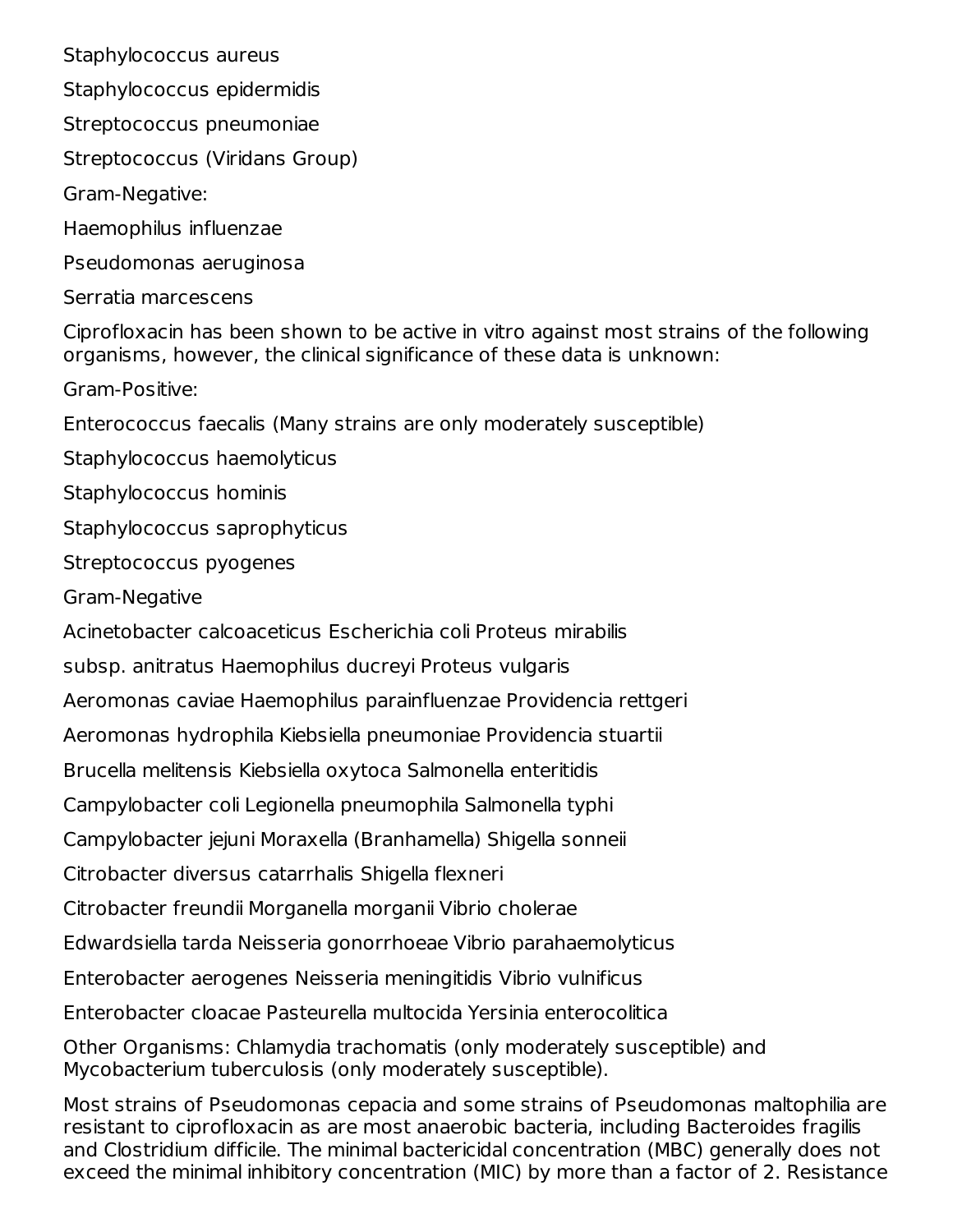to ciprofloxacin in vitro usually develops slowly (multiple-step mutation).

Ciprofloxacin does not cross-react with other antimicrobial agents such as beta-lactams or aminoglycosides; therefore, organisms resistant to these drugs may be susceptible to ciprofloxacin.

Clinical Studies: Following therapy with Ciprofloxacin Ophthalmic Solution, 76% of the patients with corneal ulcers and positive bacterial cultures were clinically cured and complete re-epithelialization occurred in about 92% of the ulcers. In 3 and 7 day multicenter clinical trials, 52% of the patients with conjunctivitis and positive conjunctival cultures were clinically cured and 70-80% had all causative pathogens eradicated by the end of treatment.

### **INDICATIONS & USAGE SECTION**

Ciprofloxacin Ophthalmic Solution is indicated for the treatment of infections caused by susceptible strains of the designated microorganisms in the conditions listed below:

Corneal Ulcers: Pseudomonas aeruginosa

Serratia marcescens \*

Staphylococcus aureus

Staphylococcus epidermidis

Streptococcus pneumoniae

Streptococcus (Viridans Group) \*

Conjunctivitis: Haemophilus influenzae

Staphylococcus aureus

Staphylococcus epidermidis

Streptococcus pneumoniae

\* Efficacy for this organism was studied in fewer than 10 infections.

# **CONTRAINDICATIONS SECTION**

A history of hypersensitivity to ciprofloxacin or any other component of the medication is a contraindication to its use. A history of hypersensitivity to other quinolones may also contraindicate the use of ciprofloxacin.

# **WARNINGS SECTION**

# NOT FOR INJECTION INTO THE EYE.

Serious and occasionally fatal hypersensitivity (anaphylactic) reactions, some following the first dose, have been reported in patients receiving systemic quinolone therapy. Some reactions were accompanied by cardiovascular collapse, loss of consciousness, tingling, pharyngeal or facial edema, dyspnea, urticaria, and itching. Only a few patients had a history of hypersensitivity reactions. Serious anaphylactic reactions require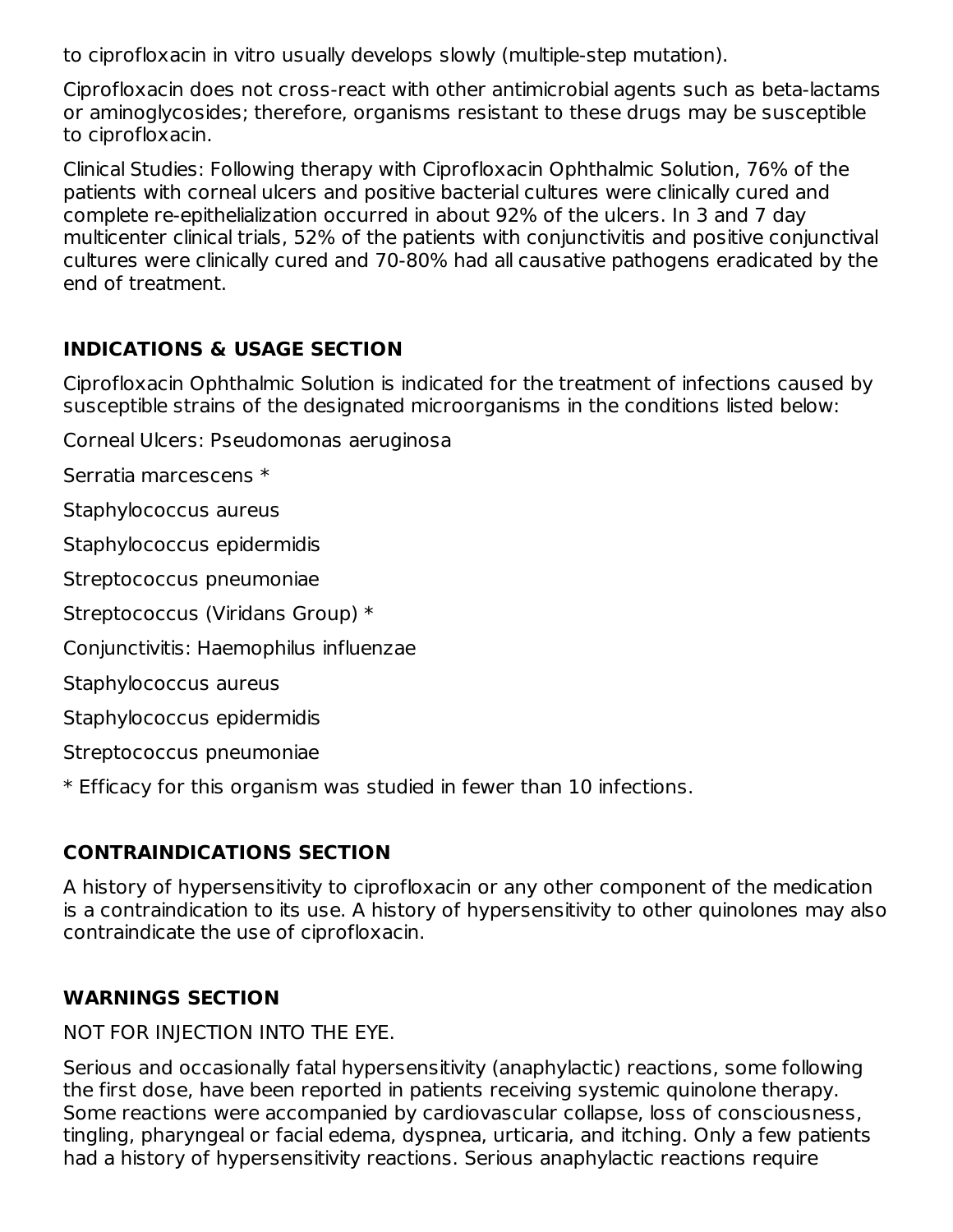immediate emergency treatment with epinephrine and other resuscitation measures, including oxygen, intravenous fluids, intravenous antihistamines, corticosteroids, pressor amines and airway management, as clinically indicated. Remove contact lenses before using.

# **PRECAUTIONS SECTION**

General: As with other antibacterial preparations, prolonged use of ciprofloxacin may result in overgrowth of nonsusceptible organisms, including fungi. If superinfection occurs, appropriate therapy should be initiated. Whenever clinical judgment dictates, the patient should be examined with the aid of magnification, such as slit lamp biomicroscopy and, where appropriate, fluorescein staining. Ciprofloxacin should be discontinued at the first appearance of a skin rash or any other sign of hypersensitivity reaction. In clinical studies of patients with bacterial corneal ulcer, a white crystalline precipitate located in the superficial portion of the corneal defect was observed in 35 (16.6%) of 210 patients. The onset of the precipitate was within 24 hours to 7 days after starting therapy. In one patient, the precipitate was immediately irrigated out upon its appearance. In 17 patients, resolution of the precipitate was seen in 1 to 8 days (seven within the first 24-72 hours), in five patients, resolution was noted in 10-13 days. In nine patients, exact resolution days were unavailable; however, at follow-up examinations, 18-44 days after onset of the event, complete resolution of the precipitate was noted. In three patients, outcome information was unavailable. The precipitate did not preclude continued use of ciprofloxacin, nor did it adversely affect the clinical course of the ulcer or visual outcome. (SEE ADVERSE REACTIONS).

Information for patients: Do not touch dropper tip to any surface, as this may contaminate the solution.

Drug Interactions: Specific drug interaction studies have not been conducted with ophthalmic ciprofloxacin. However, the systemic administration of some quinolones has been shown to elevate plasma concentrations of theophylline, interfere with the metabolism of caffeine, enhance the effects of the oral anticoagulant, warfarin, and its derivatives, and has been associated with transient elevations in serum creatinine in patients receiving cyclosporine concomitantly.

Carcinogenesis, Mutagenesis, Impairment of Fertility:

Eight in vitro mutagenicity tests have been conducted with ciprofloxacin and the test results are listed below:

Salmonella/Microsome Test (Negative)

E. coli DNA Repair Assay (Negative)

Mouse Lymphoma Cell Forward Mutation Assay (Positive)

Chinese Hamster V79 Cell HGPRT Test (Negative)

Syrian Hamster Embryo Cell Transformation Assay (Negative)

Saccharomyces cerevisiae Point Mutation Assay (Negative)

Saccharomyces cerevisiae Mitotic Crossover and Gene Conversion Assay (Negative)

Rat Hepatocyte DNA Repair Assay (Positive)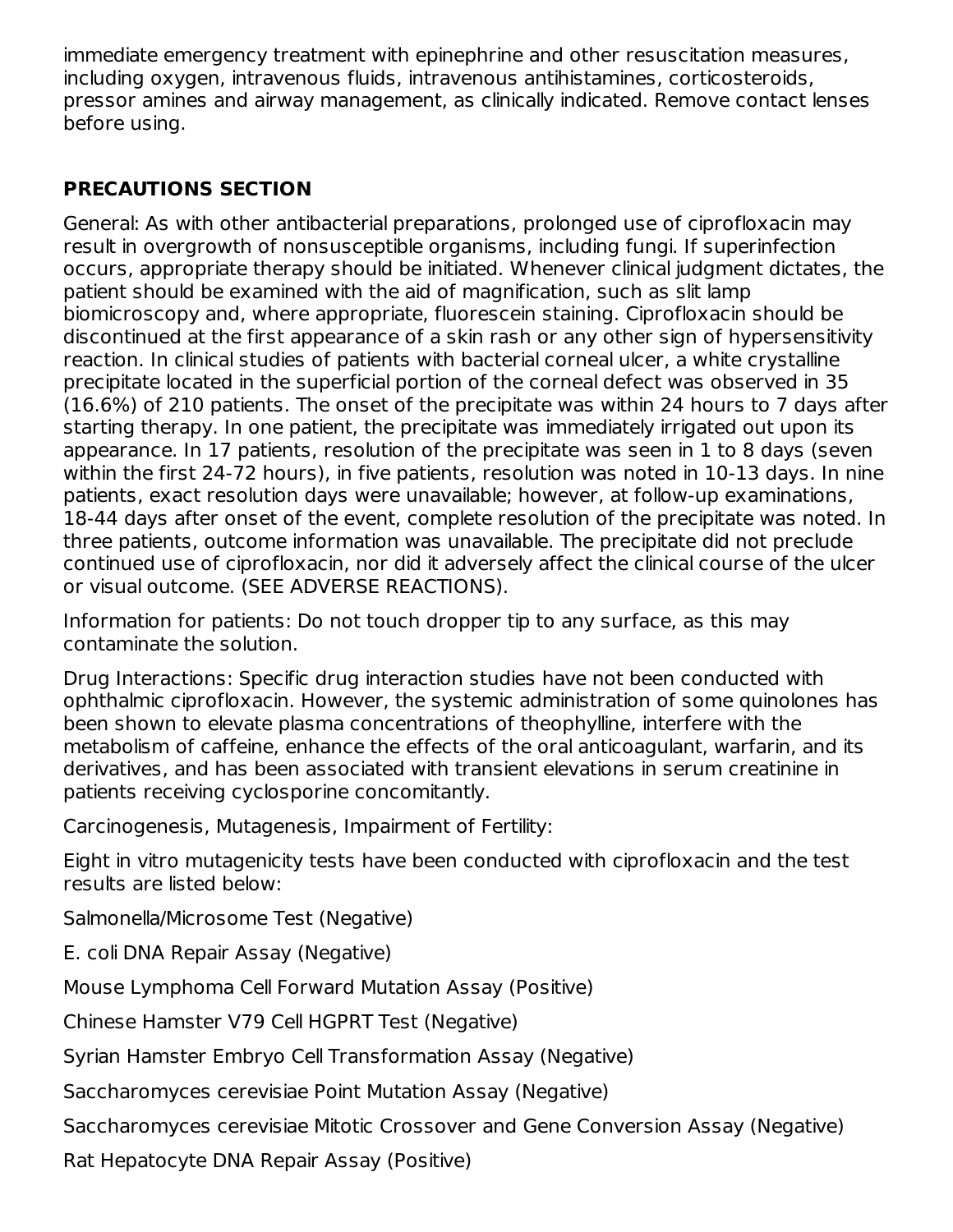Thus, two of the eight tests were positive, but the results of the following three in vivo test systems gave negative results:

Rat Hepatocyte DNA Repair Assay

Micronucleus Test (Mice)

Dominant Lethal Test (Mice).

Long term carcinogenicity studies in mice and rats have been completed. After daily oral dosing for up to two years, there is no evidence that ciprofloxacin had any carcinogenic or tumorigenic effects in these species.

Pregnancy: Pregnancy Category C. Reproduction studies have been performed in rats and mice at doses up to six times the usual daily human oral dose and have revealed no evidence of impaired fertility or harm to the fetus due to ciprofloxacin. In rabbits, as with most antimicrobial agents, ciprofloxacin (30 and 100 mg/kg orally) produced gastrointestinal disturbances resulting in maternal weight loss and an increased incidence of abortion. No teratogenicity was observed at either dose. After intravenous administration, at doses up to 20 mg/kg, no maternal toxicity was produced and no embryotoxicity or teratogenicity was observed. There are no adequate and well controlled studies in pregnant women. Ciprofloxacin Ophthalmic Solution should be used during pregnancy only if the potential benefit justifies the potential risk to the fetus.

Nursing Mothers: It is not known whether topically applied ciprofloxacin is excreted in human milk. However, it is known that orally administered ciprofloxacin is excreted in the milk of lactating rats and oral ciprofloxacin has been reported in human breast milk after a single 500 mg dose. Caution should be exercised when Ciprofloxacin Ophthalmic Solution is administered to a nursing mother.

Pediatric Use: Safety and effectiveness in pediatric patients below the age of 1 year have not been established. Although ciprofloxacin and other quinolones cause arthropathy in immature animals after oral administration, topical ocular administration of ciprofloxacin to immature animals did not cause any arthropathy and there is no evidence that the ophthalmic dosage form has any effect on the weight bearing joints.

Geriatric Use: No overall differences in safety or effectiveness have been observed between elderly and younger patients.

# **ADVERSE REACTIONS SECTION**

The most frequently reported drug related adverse reaction was local burning or discomfort. In corneal ulcer studies with frequent administration of the drug, white crystalline precipitates were seen in approximately 17% of patients (SEE PRECAUTIONS). Other reactions occurring in less than 10% of patients included lid margin crusting, crystals/scales, foreign body sensation, itching, conjunctival hyperemia and a bad taste following instillation. Additional events occurring in less than 1% of patients included corneal staining, keratopathy/keratitis, allergic reactions, lid edema, tearing, photophobia, corneal infiltrates, nausea and decreased vision.

to report suspected adverse reactions call 1-800-332-1088  $^{\rm 1}$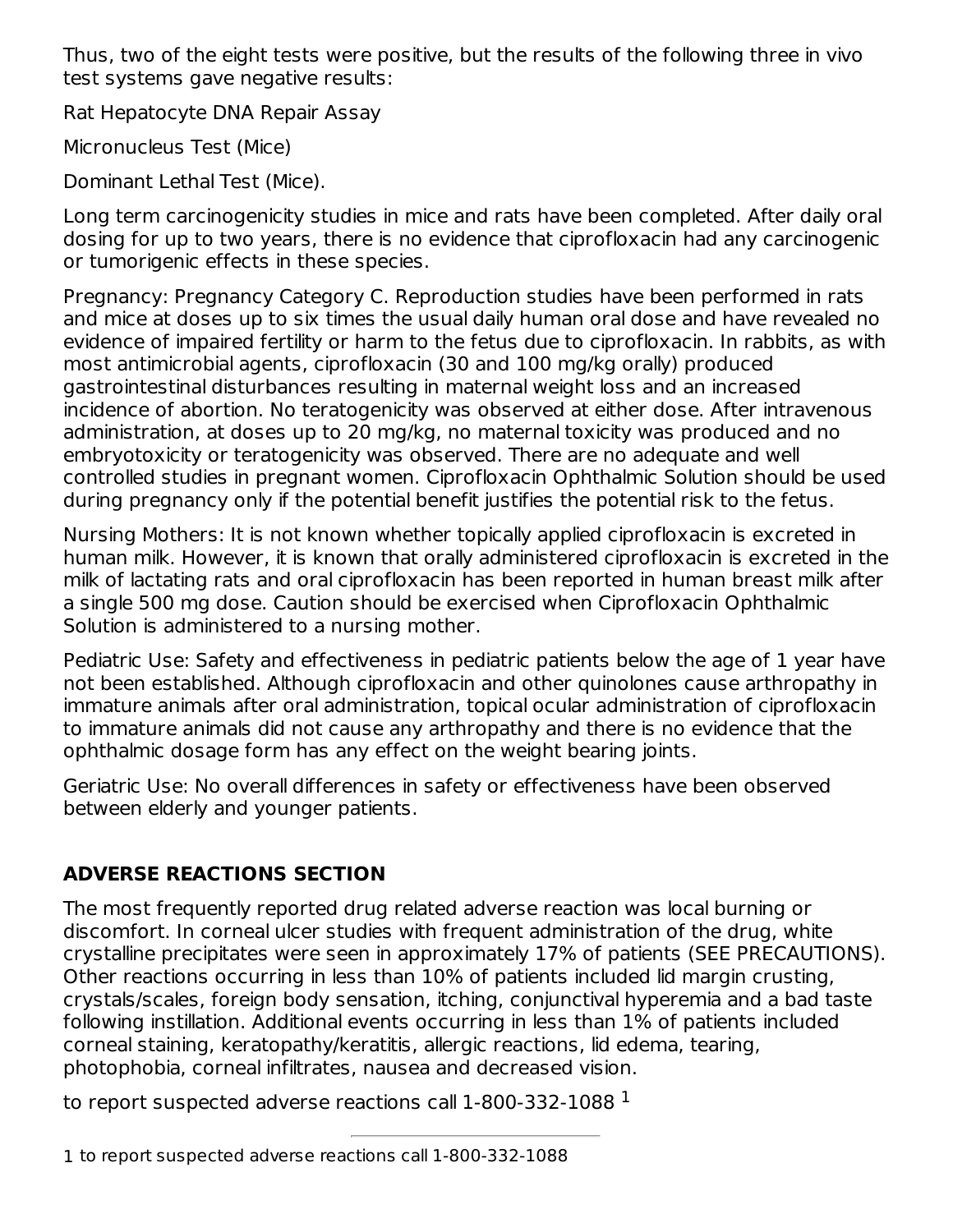### **OVERDOSAGE SECTION**

A topical overdose of Ciprofloxacin Ophthalmic Solution may be flushed from the eye(s) with warm tap water.

### **DOSAGE & ADMINISTRATION SECTION**

Corneal Ulcers: The recommended dosage regimen for the treatment of corneal ulcers is two drops into the affected eye every 15 minutes for the first six hours and then two drops into the affected eye every 30 minutes for the remainder of the first day. On the second day, instill two drops in the affected eye hourly. On the third through the fourteenth day, place two drops in the affected eye every four hours. Treatment may be continued after 14 days if corneal re-epithelialization has not occurred.

Bacterial Conjunctivitis: The recommended dosage regimen for the treatment of bacterial conjunctivitis is one or two drops instilled into the conjunctival sac(s) every two hours while awake for two days and one or two drops every four hours while awake for the next five days.

How Supplied: As a sterile ophthalmic solution, in a plastic dispenser:

2.5 mL NDC16571-120-25

5 mL NDC16571-120-50

STORAGE: Store at 25°C (77°F); excursions permitted to15 - 30°C (59 - 86°F) [See USP controlled room temperature]. Protect from light. Retain in carton until contents are used.

### **ANIMAL PHARMACOLOGY & OR TOXICOLOGY SECTION**

Ciprofloxacin and related drugs have been shown to cause arthropathy in immature animals of most species tested following oral administration. However, a one-month topical ocular study using immature Beagle dogs did not demonstrate any articular lesions.

Rx Only

Manufactured in India for:

Nexus Pharmaceuticals Inc.,

Distributed by: Pack Pharmaceuticals, LLC, Buffalo Grove, IL, 60089.

Close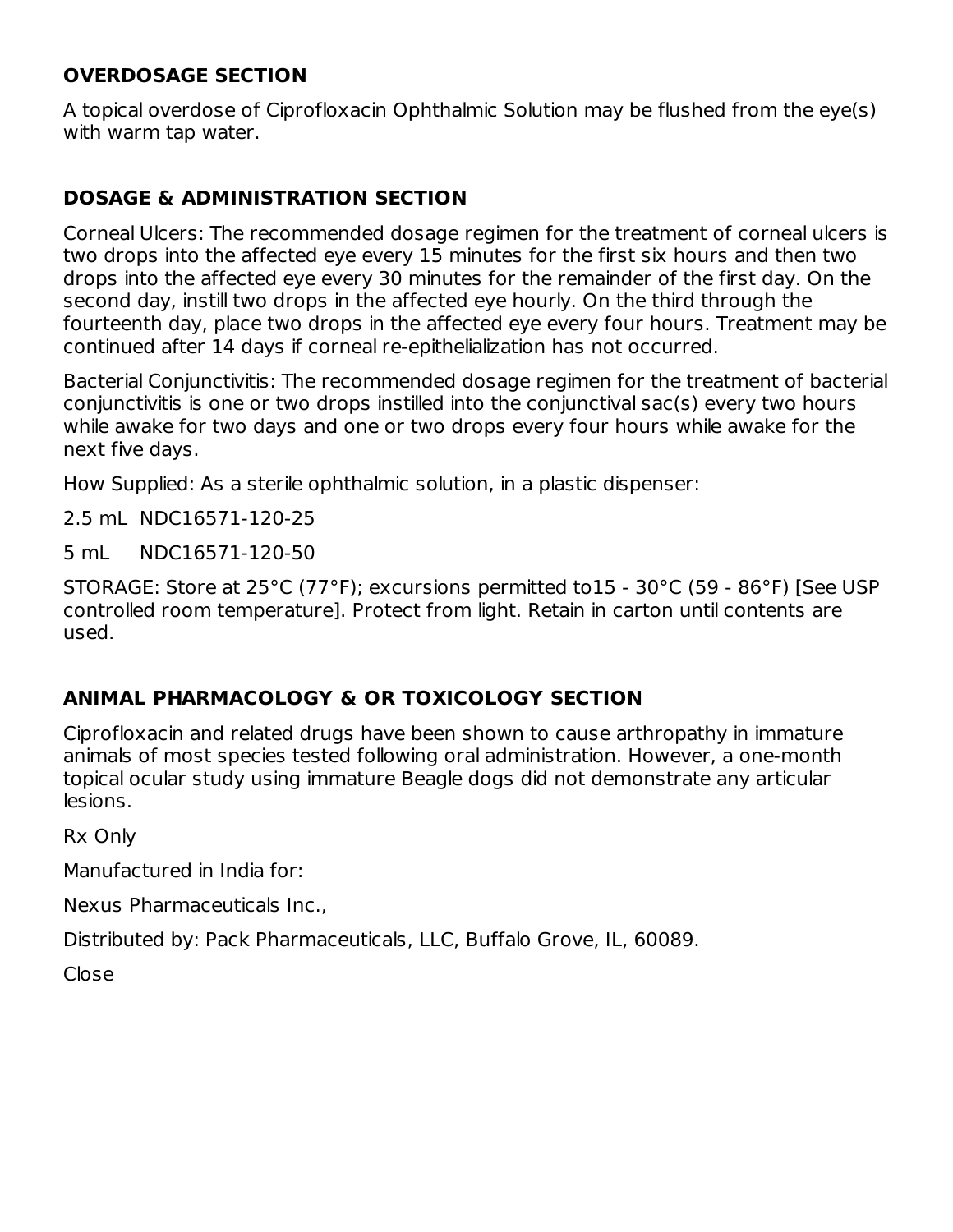

 $DIREC$ 

═

Packaged and

Distributed By:

| <b>CIPROFLOXACIN</b>                                 |                                          |                              |                                  |  |  |  |  |  |
|------------------------------------------------------|------------------------------------------|------------------------------|----------------------------------|--|--|--|--|--|
| ciprofloxacin hydrochloride solution solution/ drops |                                          |                              |                                  |  |  |  |  |  |
|                                                      |                                          |                              |                                  |  |  |  |  |  |
| <b>Product Information</b>                           |                                          |                              |                                  |  |  |  |  |  |
| <b>Product Type</b>                                  | <b>HUMAN PRESCRIPTION</b><br><b>DRUG</b> | <b>Item Code</b><br>(Source) | NDC:61919-491(NDC:61314-<br>656) |  |  |  |  |  |
| <b>Route of Administration</b>                       | <b>OPHTHALMIC</b>                        |                              |                                  |  |  |  |  |  |
|                                                      |                                          |                              |                                  |  |  |  |  |  |
|                                                      |                                          |                              |                                  |  |  |  |  |  |

Dawsonville,

Mfg NDC 61314 - 656 - 05

GA 30534

10/31/23

**BME7M**